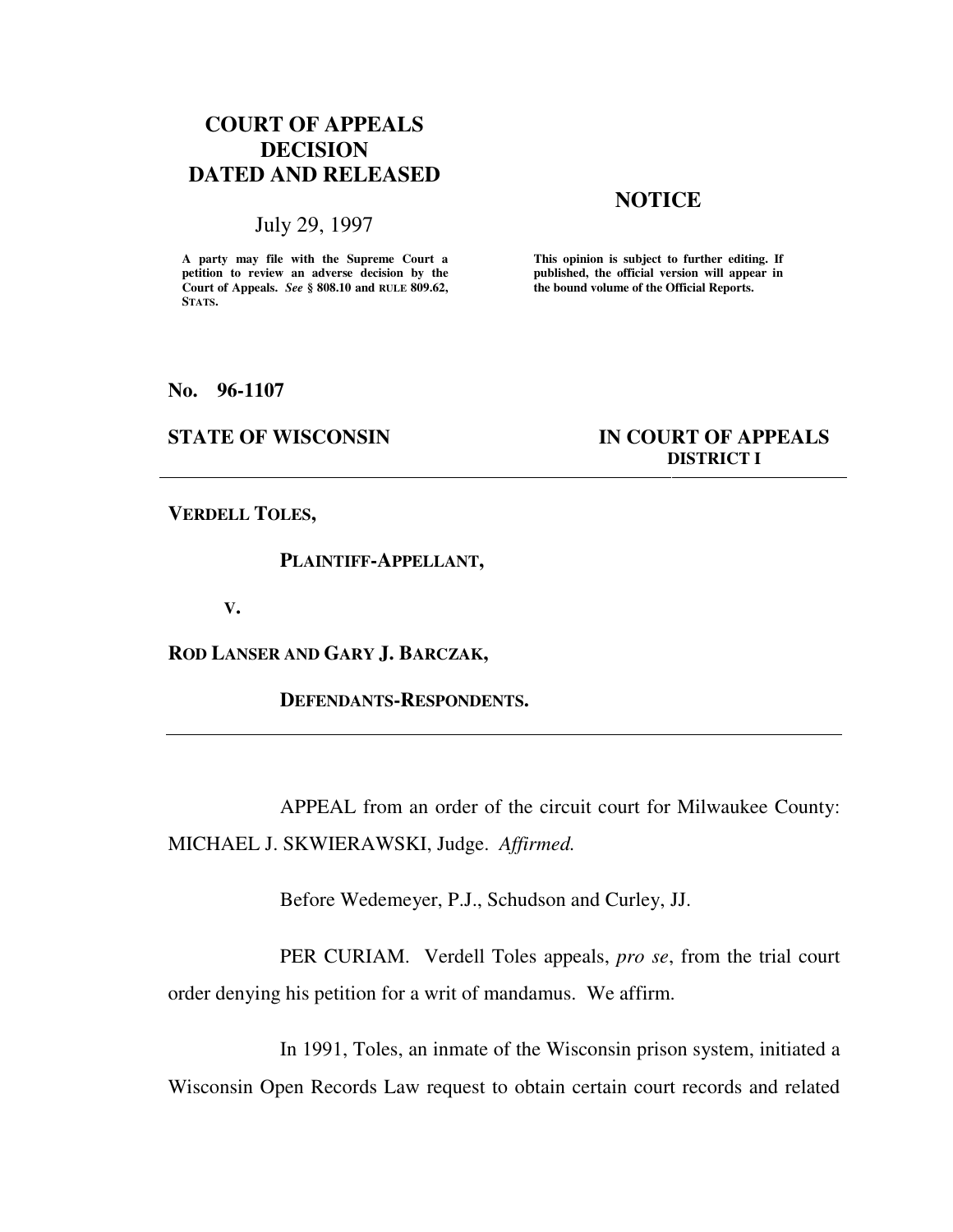documents that, he alleged, were in the possession of Milwaukee County Clerk Rod Lanser and Milwaukee County Clerk of Circuit Court Gary J. Barczak. When they did not respond, Toles filed a petition for a writ of mandamus to compel production of the requested documents.

 The circuit court quashed the petition when Toles failed to appear for the hearing, even though the circuit court realized Toles was incarcerated and could not appear absent a court order to produce him. We reversed and remanded for a hearing on the factual issues raised by the petition and the returns. *Toles v. Lanser*, No. 92-1793, unpublished slip op. (Wis. Ct. App. July 21, 1994). On remand, the circuit court dismissed Toles's petition, concluding that it lacked personal and subject-matter jurisdiction over Lanser and Barczak because Toles failed to provide proof of service, even though both clerks' offices acknowledged receipt of Toles's petition and were represented by Milwaukee County corporation counsel at the hearing. We reversed again. *Toles v. Lanser*, No. 94-2437, unpublished slip op. (Wis. Ct. App. Dec. 15, 1995).

 Following the second remand, the circuit court held a hearing on April 5, 1996. The court heard testimony from John San Filippo, Chief Deputy Clerk of Circuit Court for Milwaukee County, Mark Ryan, Deputy County Clerk for Milwaukee County, Walter Barczak, Register of Deeds for Milwaukee County, Karen Surges, Administrative Assistant II in the Administrative Division of the Milwaukee County Clerk of Courts Office, and from the defendants, Lanser and Barczak. Following the testimony and argument, the court: (1) dismissed the action against Lanser, finding that "at no time relevant to these proceedings or any of these actions was [he] the possessor of any records that were subject to being requested or produced" under the open records law; (2) concluded that Walter Barczak "was never a defendant in this case," and "[e]ven though there may have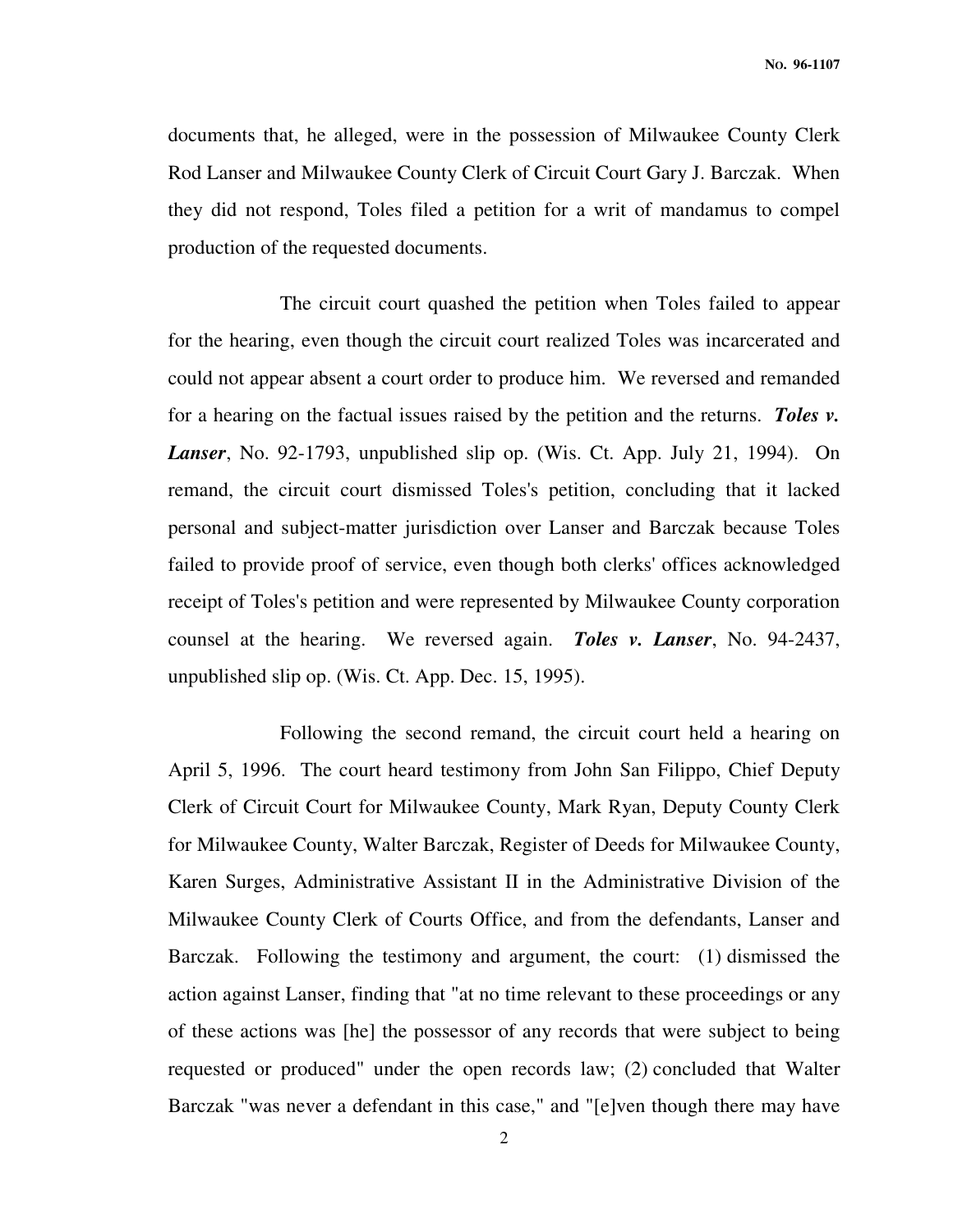been some request made of him, it was never made a part of this case," and that he was "not in possession of any records relating to this request in his office in any way, shape or form;" (3) concluded that although the numerous boxes of files relating to lawsuits against defendant Barczak were subject to the open records law, Toles's request for them "was unreasonable without the payment of the fee" and that ... [i]f Mr. Toles wants to pay the thousands of dollars necessary to produce those thousands of pages, he can pay it and they must be produced;" and (4) Toles was entitled to the documents of his attorneys' applications and affidavits regarding their fees in his criminal cases. Accordingly, the circuit court provided for Toles to receive copies of those last documents. Thus, having granted Toles's request for some of the documents he had requested, and having determined the manner in which Toles would have to obtain any others to which he would be entitled, the circuit court denied the petition for a writ of mandamus.<sup>1</sup>

 In reviewing whether a petitioner was entitled to a writ of mandamus to compel production of certain records under Wisconsin's Public Records Law, we explained: "A writ of mandamus is a discretionary writ in that it lies within the sound discretion of the trial court to either grant or deny. An [erroneous exercise] of discretion occurs when the discretionary determination is premised upon an erroneous view of the law." *State ex rel. Lank v. Rzentkowski*, 141 Wis.2d 846, 851, 416 N.W.2d 635, 636 (Ct. App. 1987).

 In his brief on this third appeal, Toles comments on numerous aspects of his case and, at times, it is somewhat difficult to discern his precise

j

<sup>&</sup>lt;sup>1</sup> The circuit court also determined that Toles's success in gaining production of those documents did not constitute "substantial recovery" entitling him to any fees or costs. The court also denied Toles's request for alleged actual damages of one million dollars.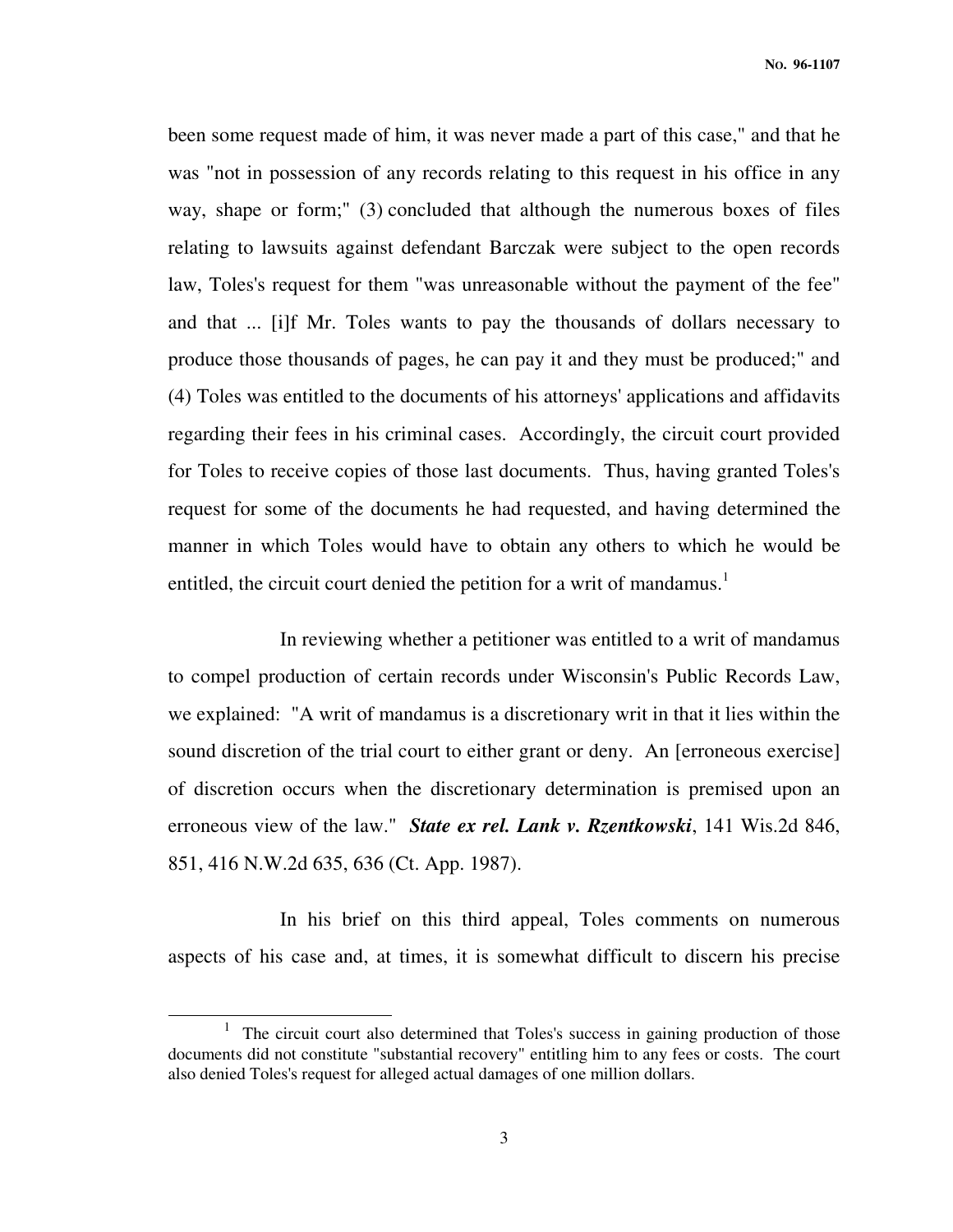challenges. We will, therefore, address the issues he has specifically articulated in his initial statement of the issues:

> 1. Whether or not the circuit court abused its authority in refusing to adhere[] to this court order of Dec. 15, 1995 ord[er]ing that case no. 92-CV-002272 be summarily disposed.

> 2. Whether or not the circuit court abused its authority in ord[er]ing and forcing Petitioner into a second hearing in this case when this court was fulling [sic] aware that all issues[] and questions of law concerning this case had been resolved. There were no material facts at issue.

> 3. Whether or not the circuit court abused its authority and discretion in demanding Petitioner show cause for the right to call requested witnesses, and the[ir] records to support his claims. Was it a denial of Petitioner<sup>['s]</sup> right to due process and equal protection of the law?

> 4 Whether or not the circuit court abused its authority and discretion by becoming defense counsel for the defendants.

> 5. Whether or not the circuit court abused its authority and discretion in twice dismissing Petitioner['s] claim against defendant Lanser before the hearing was over, stating Lanser did not have the requested information.

> 6. Whether or not the circuit court abused it[s] authority and discretion in denying Petitioner['s] right to due process, and equal protection of the law by denying Petitioner the right to call his witnesses in the order in which Petitioner as counsel prepared to question his witnesses. Was the action of the court prejudicial bias?

(Capitalization and punctuation modified.)

 Toles's first two issues are premised on his misunderstanding of this court's most recent remand. Toles argued in the circuit court that this court's December 15, 1995 order stating that "we conclude at conference that this case is appropriate for summary disposition," meant that "all controversy of the issues and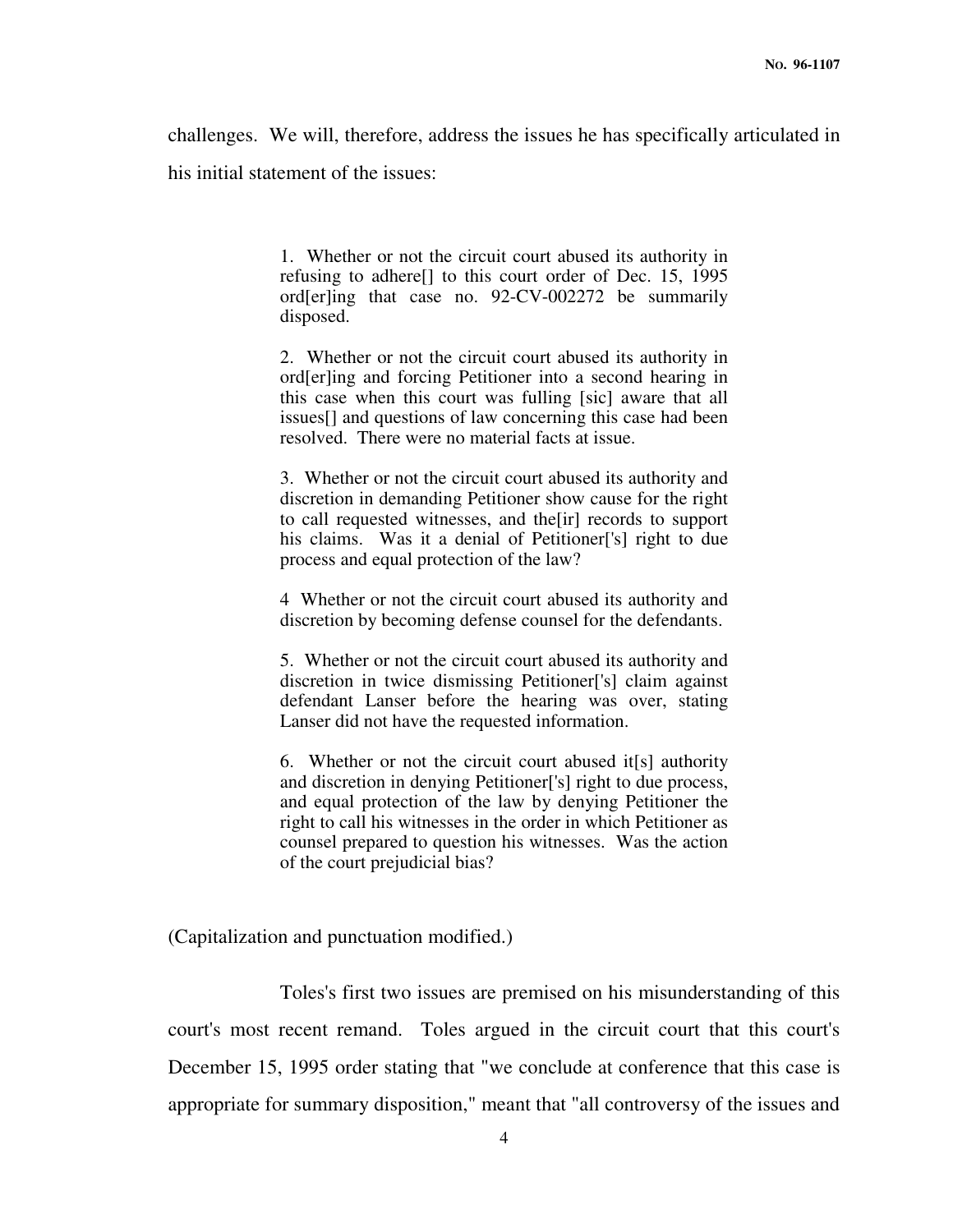everything else were resolved, that there was no more legal issues to be raised in this matter." As the circuit court correctly explained, however, "summary disposition" in the first paragraph of our decision referred to this court's methodology in addressing Toles's appeal, pursuant to RULE 809.21, STATS., not to the circuit court's procedure on remand. The circuit court correctly held an evidentiary hearing and reached the merits of issues that certainly had not been resolved prior to that hearing.

 Toles's third and sixth issues relate to the fact that, initially, testimony was provided by defendants Barczak's and Lanser's subordinates rather than by Barczak and Lanser. At various times during the hearing, Toles protested that the circuit court was denying his right to call Barczak and Lanser. The circuit court repeatedly clarified, however, that it was not denying Toles that opportunity but would later determine whether Barczak and Lanser would be required to appear. As the circuit court pointed out, the order and presentation of witnesses is within the court's discretion under § 906.11, STATS., which, in part, provides:

> **(1)** CONTROL BY JUDGE. The judge shall exercise reasonable control over the mode and order of interrogating witnesses and presenting evidence so as to (a) make the interrogation and presentation effective for the ascertainment of the truth, (b) avoid needless consumption of time, and (c) protect witnesses from harassment or undue embarrassment.

Under the circumstances of this case we see no error. The defendants were entitled to call Barczak's and Lanser's subordinates, and the circuit court reasonably waited to see whether Barczak and Lanser still would be needed by either party. Ultimately, both did testify.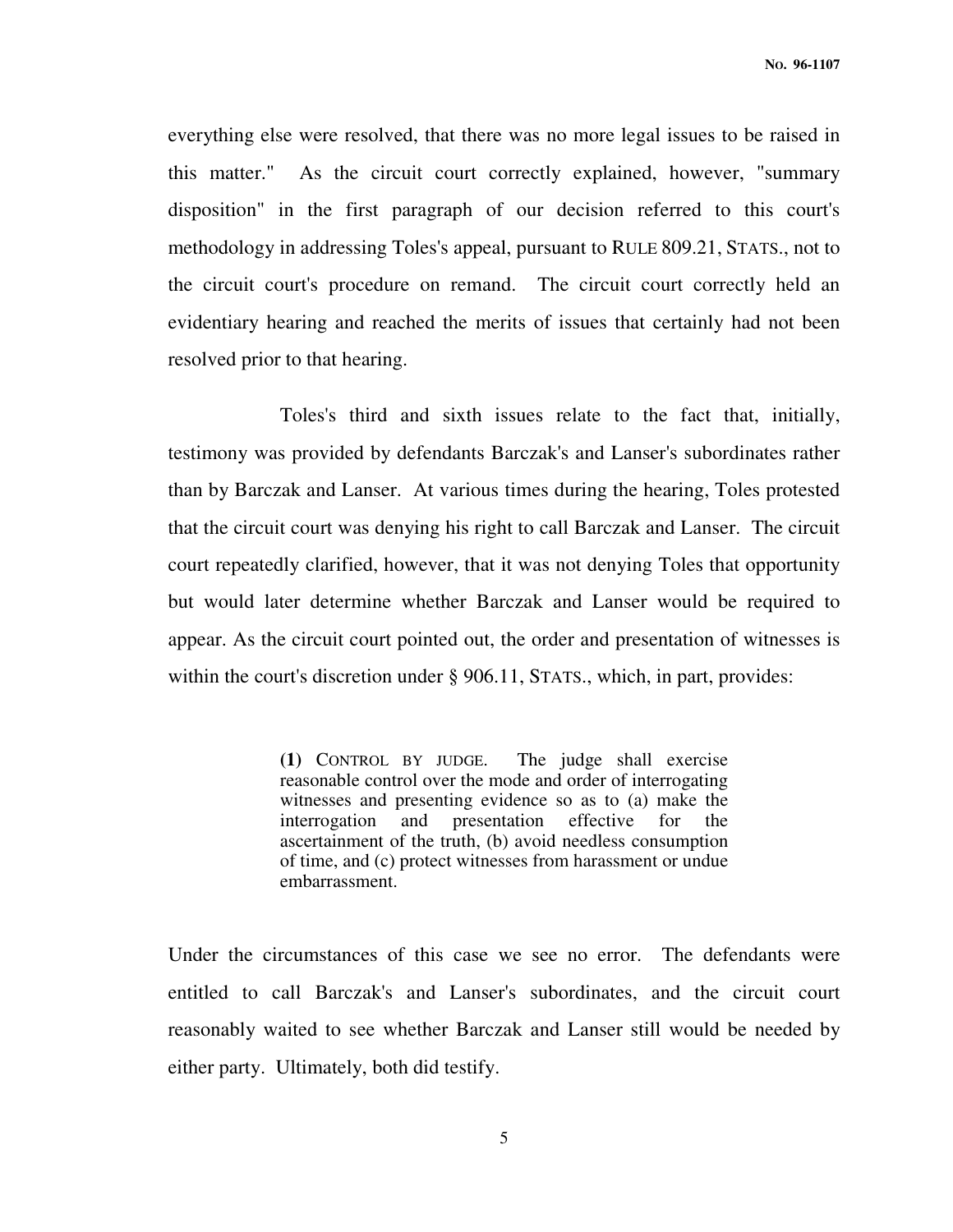Toles's fourth issue reflects his view, consistent with his numerous objections and arguments at the hearing, that the circuit court's questions of witnesses and rulings were allied with the defendants. We have examined the record. We have noted the circuit court's active questioning of several witnesses in the hearing. We have also noted that the questioning focused on the issues and, in some instances, led to answers and rulings in Toles's favor. We see nothing to suggest any effort by the circuit court to act as counsel for the defendants.

 Toles's fifth issue reflects his correct understanding that not only did the circuit court dismiss his action against Lanser at the most recent hearing, but it also dismissed the action against Lanser at the September 9, 1994 motion hearing "because he's not the custodian of any of these records under any statute."<sup>2</sup> We see nothing improper in that determination at either hearing. Apparently, and at a rather early stage in the proceedings, the circuit court perceived that Toles had confused the offices and duties of the Milwaukee County Clerk (Lanser) and the Milwaukee County Clerk of Circuit Court (Barczak). Dismissal of Toles's action against Lanser was appropriate.

 Toles was improperly denied production of public records for four and one-half years. We understand, therefore, the frustration he must feel in having been required to wait through two successful appeals to finally gain his day in court. We respect his perseverance in vindicating his legal rights. In this last instance, however, the circuit court properly provided some of the records Toles

-

<sup>2</sup> Despite the independent basis on which the circuit court dismissed Toles's action against Lanser on September 9, 1994, our second reversal of the circuit court drew no distinction between that proper basis and the improper basis on which we reversed. Thus, on the second remand, the parties and the circuit understandably treated the case as if Lanser remained a defendant.